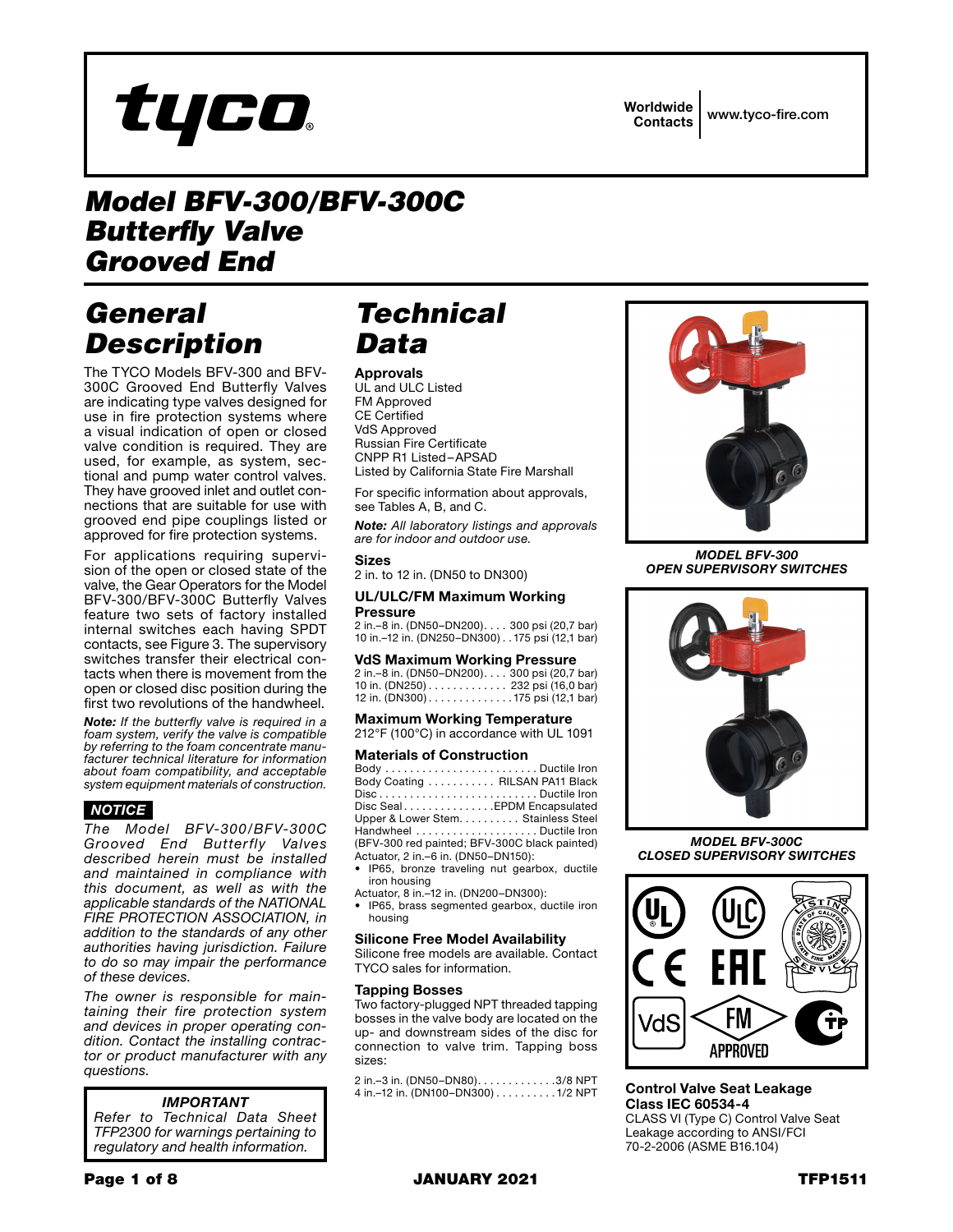

### TFP1511 Page 2 of 8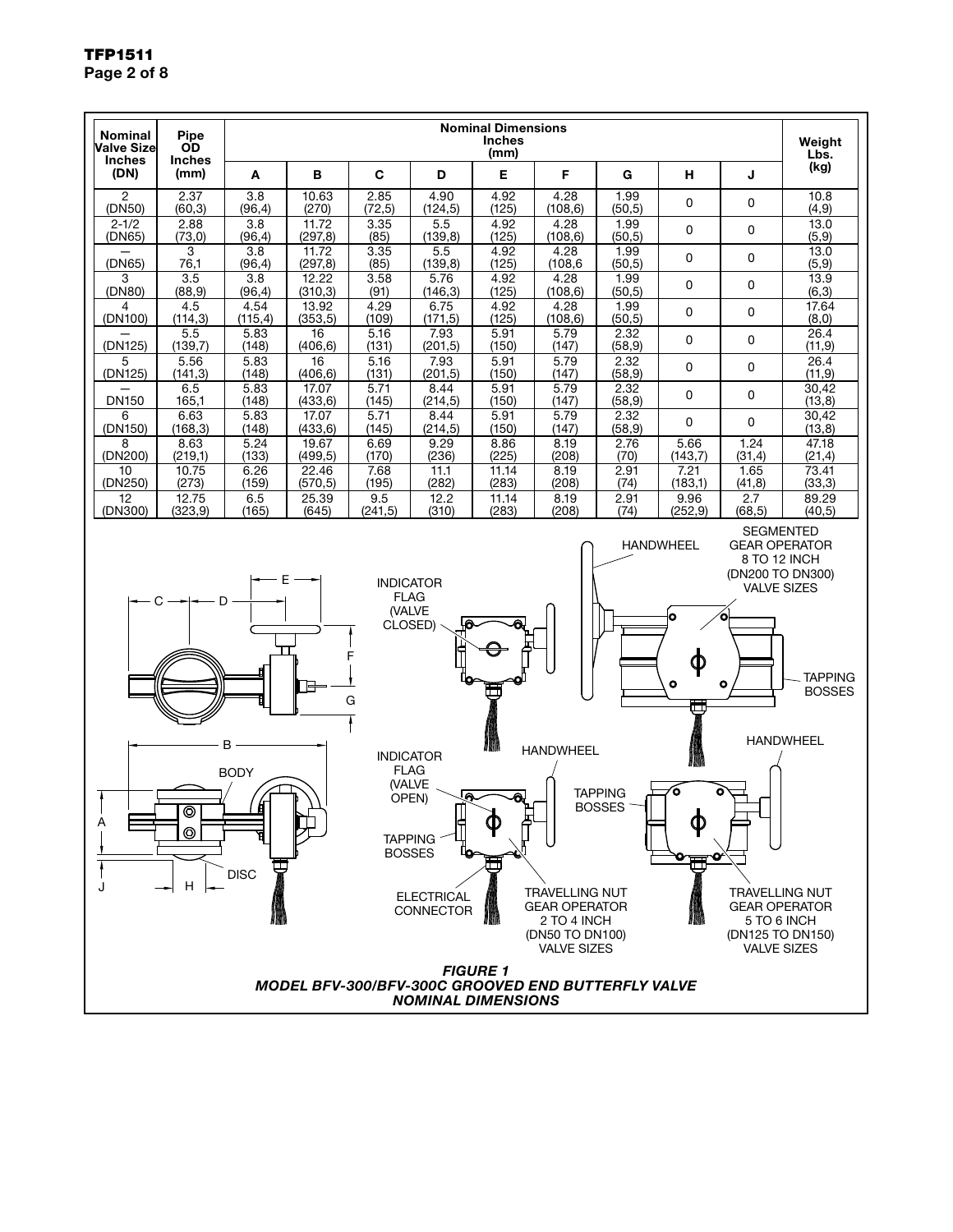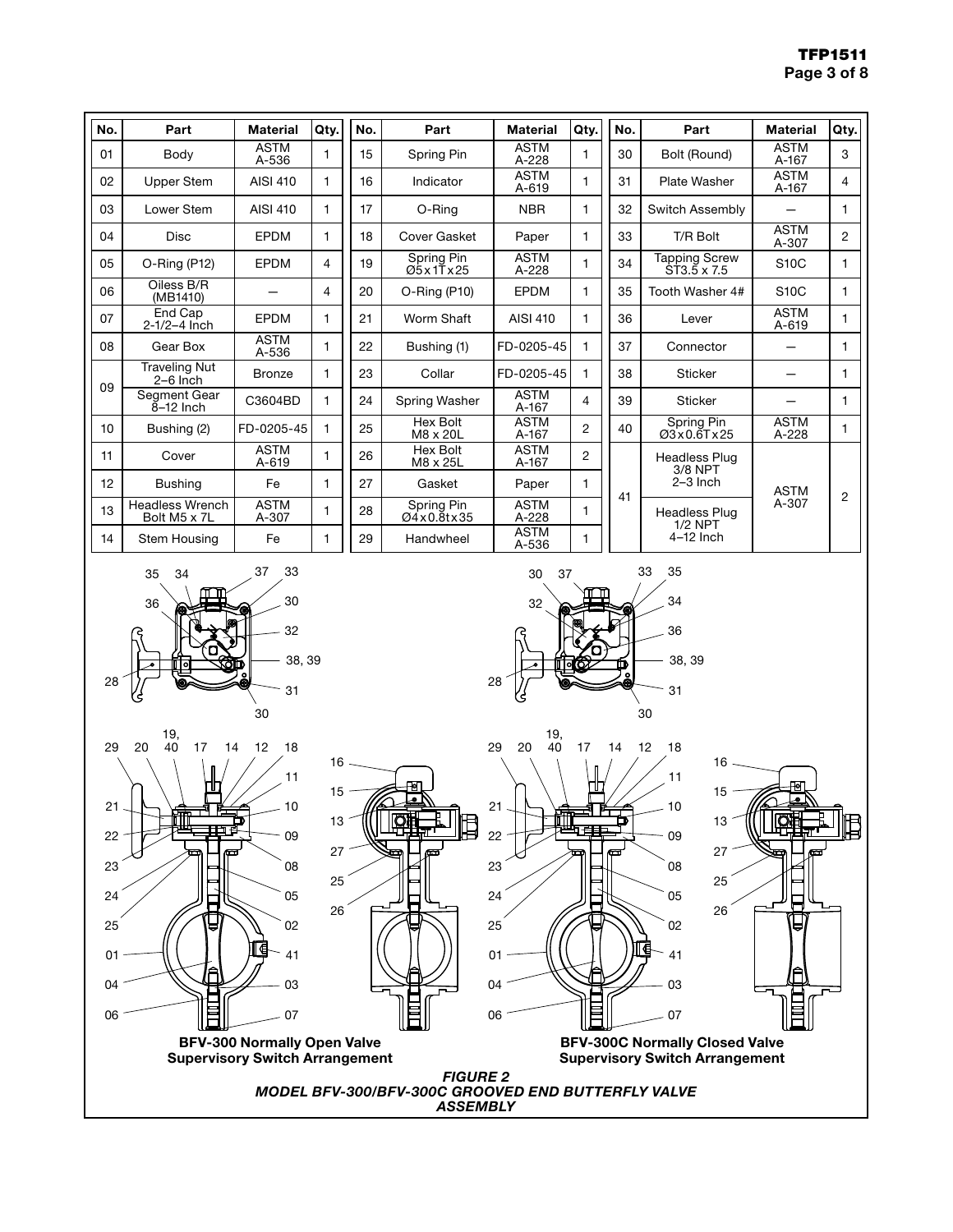TFP1511 Page 4 of 8



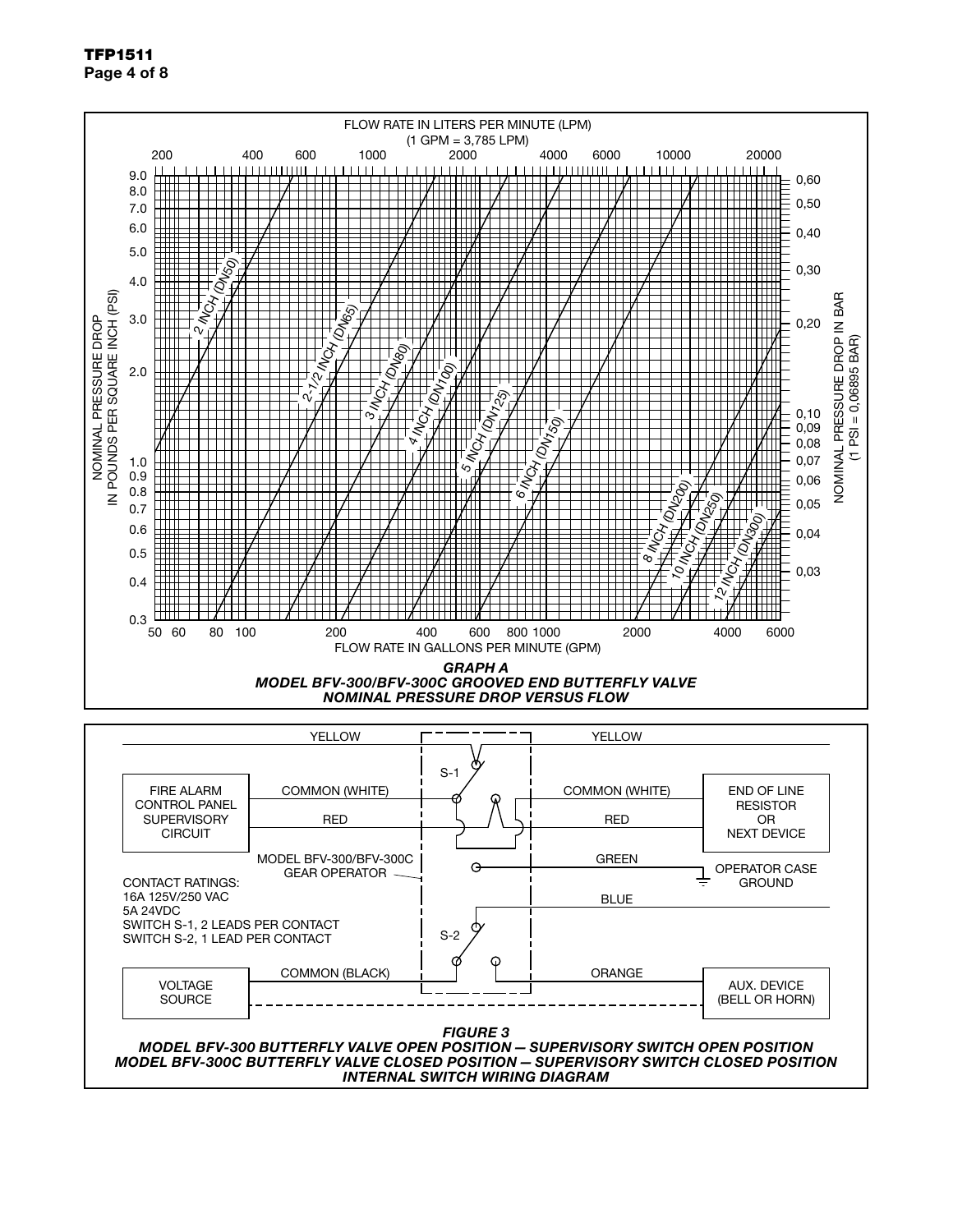| <b>Nominal</b>                       | Pipe                                 |                      | <b>Part Number</b>                            |                                                  |    | <b>Agency Listing/Approval</b> |        |   |               |                             |  |                   |                                 |  |
|--------------------------------------|--------------------------------------|----------------------|-----------------------------------------------|--------------------------------------------------|----|--------------------------------|--------|---|---------------|-----------------------------|--|-------------------|---------------------------------|--|
| Valve Sizel<br><b>Inches</b><br>(DN) | <b>O.D.</b><br><b>Inches</b><br>(mm) | Max.<br>PSI<br>(bar) | <b>BFV-300</b><br>Supv. Switch<br><b>OPEN</b> | <b>BFV-300C</b><br>Supv. Switch<br><b>CLOSED</b> | CE |                                | UL ULC |   | <b>FM VdS</b> | <b>CA Fire</b><br>lMarshall |  | <b>CNPP PAVUS</b> | <b>Russian</b><br>Fire<br>Cert. |  |
| 2<br>(DN50)                          | 2.38<br>(60, 3)                      | 300<br>(20,7)        | 59300G020WS                                   | 59300G020WSC                                     |    | $\checkmark$                   | V      |   | √             |                             |  |                   | ✓                               |  |
| $2 - 1/2$<br>(DN65)                  | 2.88<br>(73,0)                       | 300<br>(20,7)        | 59300G025WS                                   | 59300G025WSC                                     |    | $\checkmark$                   | ✓      | √ | ✓             | √                           |  |                   | ✓                               |  |
| <b>DN65</b>                          | 3<br>76,1                            | 300<br>(20,7)        | 59300G026WS                                   | 59300G026WSC                                     |    | √                              |        | √ | √             |                             |  |                   | ✓                               |  |
| 3<br>(DN80)                          | 3,5<br>(88, 9)                       | 300<br>(20,7)        | 59300G030WS                                   | 59300G030WSC                                     | ✓  | √                              |        | v | ✓             | ✓                           |  |                   | ✓                               |  |
| 4<br>(DN100)                         | 4.5<br>(114, 3)                      | 300<br>(20,7)        | 59300G040WS                                   | 59300G040WSC                                     |    | $\checkmark$                   | √      | v | $\checkmark$  | ✓                           |  |                   | ✓                               |  |
| <b>DN125</b>                         | 5.5<br>(139,7)                       | 300<br>(20,7)        | 59300G056WS                                   | 59300G056WSC                                     | √  | √                              |        | √ | $\checkmark$  |                             |  |                   | ✓                               |  |
| 5<br>(DN125)                         | 5.56<br>(141, 3)                     | 300<br>(20,7)        | 59300G050WS                                   | 59300G050WSC                                     |    | $\checkmark$                   | √      | V | $\checkmark$  | ✓                           |  |                   | ✓                               |  |
| <b>DN150</b>                         | 6.5<br>(165,1)                       | 300<br>(20,7)        | 59300G066WS                                   | 59300G066WSC                                     |    | $\checkmark$                   | √      | √ | √             |                             |  |                   | ✓                               |  |
| 6<br>(DN150)                         | 6.63<br>(168, 3)                     | 300<br>(20,7)        | 59300G060WS                                   | 59300G060WSC                                     |    | √                              | ✓      | √ | ✓             | ✓                           |  |                   | ✓                               |  |
| 8<br>(DN200)                         | 8.63<br>(219,1)                      | 300<br>(20,7)        | 59300G080WS                                   | 59300G080WSC                                     |    |                                |        | v | √             | ✓                           |  |                   |                                 |  |
| 10<br>(DN250)                        | 10.75<br>(273)                       | 175<br>(12,1)        | 59300G100WS                                   | 59300G100WSC                                     |    | √                              | ✓      | v | ✓             | √                           |  |                   | ✓                               |  |
| 12<br>(DN300)                        | 12.75<br>323,9                       | 175<br>(12,1)        | 59300G120WS                                   | 59300G120WSC                                     |    |                                |        |   | $\checkmark$  |                             |  |                   | ✓                               |  |

*TABLE A MODEL BFV-300/BFV-300C GROOVED END BUTTERFLY VALVE WITH INTERNAL SUPERVISORY SWITCHES PART NUMBER SELECTION AND AGENCY LISTINGS/APPROVALS*

| Nominal                                    | <b>Pipe</b>                          |                      |                                                      | <b>Part Number</b>                                                                                                                     |              | <b>Agency Listing/Approval</b> |              |  |
|--------------------------------------------|--------------------------------------|----------------------|------------------------------------------------------|----------------------------------------------------------------------------------------------------------------------------------------|--------------|--------------------------------|--------------|--|
| <b>Valve Size</b><br><b>Inches</b><br>(DN) | <b>O.D.</b><br><b>Inches</b><br>(mm) | Max.<br>PSI<br>(bar) | <b>BFV-300</b><br><b>Supv. Switch</b><br><b>OPEN</b> | <b>BFV-300C</b><br><b>Supv. Switch</b><br><b>CLOSED</b>                                                                                | <b>CE</b>    | <b>VdS</b>                     | <b>CNPP</b>  |  |
| 2<br>(DN50)                                | 2.38<br>(60, 3)                      | 300<br>(20,7)        |                                                      | 59300G020AWS 159300G020AWSC                                                                                                            | $\checkmark$ | $\checkmark$                   | $\checkmark$ |  |
| $2 - 1/2$<br>(DN65)                        | 2.88<br>(73,0)                       | 300<br>(20,7)        |                                                      | 59300G025AWS 159300G025AWSC                                                                                                            | $\checkmark$ | ✓                              | ✓            |  |
| <b>DN65</b>                                | 3<br>76,1                            | 300<br>(20,7)        |                                                      | 59300G026AWS 159300G026AWSC                                                                                                            | $\checkmark$ | ✓                              | ✓            |  |
| 3<br>(DN80)                                | 3,5<br>(88, 9)                       | 300<br>(20,7)        |                                                      | 59300G030AWS 159300G030AWSC                                                                                                            | $\checkmark$ | $\checkmark$                   | ✓            |  |
| 4<br>(DN100)                               | 4.5<br>(114, 3)                      | 300<br>(20,7)        |                                                      | 59300G040AWS 159300G040AWSC                                                                                                            | $\checkmark$ | $\checkmark$                   | ✓            |  |
| <b>DN125</b>                               | 5.5<br>(139,7)                       | 300<br>(20,7)        |                                                      | 59300G056AWS 159300G056AWSC                                                                                                            | $\checkmark$ | ✓                              | ✓            |  |
| 5<br>(DN125)                               | 5.56<br>(141, 3)                     | 300<br>(20,7)        |                                                      | 59300G050AWS 159300G050AWSC                                                                                                            | $\checkmark$ | ✓                              | ✓            |  |
| <b>DN150</b>                               | 6.5<br>(165,1)                       | 300<br>(20,7)        |                                                      | 59300G066AWS 159300G066AWSC                                                                                                            | $\checkmark$ | $\checkmark$                   | ✓            |  |
| 6<br>(DN150)                               | 6.63<br>(168, 3)                     | 300<br>(20,7)        |                                                      | 59300G060AWS 59300G060AWSC                                                                                                             | $\checkmark$ | ✓                              | ✓            |  |
| 8<br>(DN200)                               | 8.63<br>(219,1)                      | 300<br>(20,7)        |                                                      | 59300G080AWS 159300G080AWSC                                                                                                            | $\checkmark$ | ✓                              | ✓            |  |
| 10<br>(DN250)                              | 10.75<br>(273)                       | 175<br>(12,1)        |                                                      | 59300G100AWS 159300G100AWSC                                                                                                            | $\checkmark$ | $\checkmark$                   | ✓            |  |
| 12<br>(DN300)                              | 12.75<br>323,9                       | 175<br>(12,1)        |                                                      | 59300G120AWS 59300G120AWSC                                                                                                             | $\checkmark$ | ✓                              | ✓            |  |
|                                            |                                      |                      |                                                      | <b>TABLE B</b>                                                                                                                         |              |                                |              |  |
|                                            |                                      |                      |                                                      | <b>MODEL BFV-300/BFV-300C GROOVED END BUTTERFLY VALVE</b><br>WITH CNPP-APSAD LARGE 100 X 100 MM FLAG AND INTERNAL SUPERVISORY SWITCHES |              |                                |              |  |

*PART NUMBER SELECTION AND AGENCY LISTINGS/APPROVALS*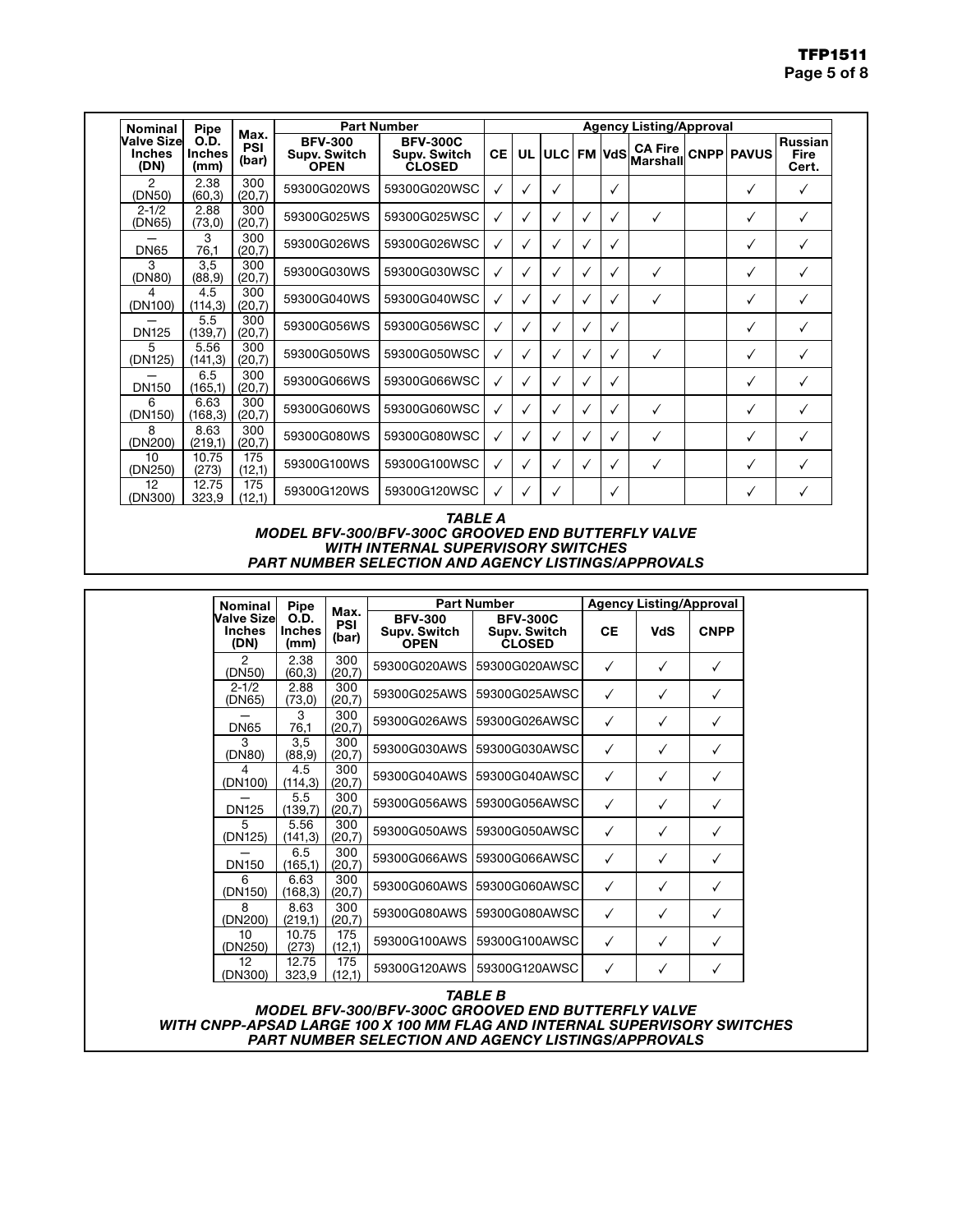| <b>Nominal</b>                              | <b>Pipe</b>                   |                             |                       | <b>Agency Listing/Approval</b> |              |              |   |   |                                |  |                   |                                        |
|---------------------------------------------|-------------------------------|-----------------------------|-----------------------|--------------------------------|--------------|--------------|---|---|--------------------------------|--|-------------------|----------------------------------------|
| <b>Valve Sizel</b><br><b>Inches</b><br>(DN) | O.D.<br><b>Inches</b><br>(mm) | Max.<br><b>PSI</b><br>(bar) | Part<br><b>Number</b> | CE I                           |              | UL ULC       |   |   | , FM VdS Marshall <sup>!</sup> |  | <b>CNPP PAVUS</b> | <b>Russian</b><br><b>Fire</b><br>Cert. |
| 2<br>(DN50)                                 | 2.38<br>(60, 3)               | 300<br>(20,7)               | 59300G020NS           | ✓                              | ✓            | √            |   | ✓ |                                |  | ✓                 | $\checkmark$                           |
| $2 - 1/2$<br>(DN65)                         | 2.88<br>(73, 0)               | 300<br>(20,7)               | 59300G025NS           | ✓                              | ✓            | $\checkmark$ | ✓ | ✓ | ✓                              |  | ✓                 | $\checkmark$                           |
| <b>DN65</b>                                 | 3<br>76,1                     | 300<br>(20,7)               | 59300G026NS           | ✓                              | ✓            | ✓            |   | ✓ |                                |  | ✓                 | ✓                                      |
| 3<br>(DN80)                                 | 3,5<br>(88, 9)                | 300<br>(20,7)               | 59300G030NS           | ✓                              | $\checkmark$ | ✓            |   | ✓ | √                              |  | ✓                 | ✓                                      |
| 4<br>(DN100)                                | 4.5<br>(114, 3)               | 300<br>(20,7)               | 59300G040NS           | ✓                              | √            | ✓            | ✓ | ✓ | ✓                              |  | ✓                 | ✓                                      |
| <b>DN125</b>                                | 5.5<br>(139,7)                | 300<br>(20,7)               | 59300G056NS           | ✓                              | $\checkmark$ | ✓            | ✓ | ✓ |                                |  | ✓                 | ✓                                      |
| 5<br>(DN125)                                | 5.56<br>(141, 3)              | 300<br>(20,7)               | 59300G050NS           | ✓                              | ✓            | ✓            | ✓ | ✓ | ✓                              |  | ✓                 | $\checkmark$                           |
| <b>DN150</b>                                | 6.5<br>(165,1)                | 300<br>(20,7)               | 59300G066NS           | ✓                              | √            |              |   | ✓ |                                |  | ✓                 |                                        |
| 6<br>(DN150)                                | 6.63<br>(168, 3)              | 300<br>(20,7)               | 59300G060NS           | $\checkmark$                   | $\checkmark$ | √            |   | ✓ | $\checkmark$                   |  | ✓                 | ✓                                      |
| 8<br>(DN200)                                | 8.63<br>(219,1)               | 300<br>(20,7)               | 59300G080NS           | ✓                              | ✓            | ✓            |   | ✓ | √                              |  | $\checkmark$      | ✓                                      |
| 10<br>(DN250)                               | 10.75<br>(273)                | 175<br>(12,1)               | 59300G100NS           | ✓                              | $\checkmark$ | ✓            |   | ✓ | ✓                              |  | ✓                 | ✓                                      |
| 12<br>(DN300)                               | 12.75<br>323,9                | 175<br>(12,1)               | 59300G120NS           |                                | √            | ✓            |   | ✓ |                                |  | ✓                 | ✓                                      |

*TABLE C MODEL BFV-300 GROOVED END BUTTERFLY VALVE WITHOUT INTERNAL SUPERVISORY SWITCHES PART NUMBER SELECTION AND AGENCY LISTINGS/APPROVALS*

|                                                              |                          |                                                                 | <b>Part Number</b>                                           |                                                          |                                                                                                    |  |
|--------------------------------------------------------------|--------------------------|-----------------------------------------------------------------|--------------------------------------------------------------|----------------------------------------------------------|----------------------------------------------------------------------------------------------------|--|
| <b>Nominal</b><br><b>Valve Size</b><br><b>Inches</b><br>(DN) | Gear<br>Operator<br>Type | <b>Mounting</b><br><b>Bracket with</b><br><b>Mounting Bolts</b> | <b>Bernstein</b><br><b>i88-IP65</b><br><b>Regular Switch</b> | <b>Bernstein</b><br><b>i88-IP65</b><br>LED Switch<br>24V | <b>Bernstein</b><br>GC-SU1Z<br><b>Ex IP-66/67 ATEX</b><br>(Ex II2G Ex dIIC T6 Gb)<br><b>Switch</b> |  |
| $2 - 4$<br>(DN50-DN100)                                      | Travelling               | 59300SPBRACKET10                                                |                                                              |                                                          |                                                                                                    |  |
| $5 - 6$<br>$ $ (DN125-DN200)                                 | Nut                      | 59300SPBRACKET20                                                | 59300SPSW                                                    | 59300SPSWLED                                             | 59300SPSWATEX                                                                                      |  |
| (DN200)                                                      | Segmented                | 59300SPBRACKET25                                                |                                                              |                                                          |                                                                                                    |  |
| $10 - 12$<br>(DN250-DN300)                                   | Gear                     | 59300SPBRACKET30                                                |                                                              |                                                          |                                                                                                    |  |

Notes:

1. Install a single switch in either bracket mounting position to monitor Open or Closed valve condition



*MODEL BFV-300 GROOVED END BUTTERFLY VALVE WITHOUT INTERNAL SUPERVISORY SWITCHES ACCESSORY EXTERNAL SUPERVISORY SWITCHES AND MOUNTING BRACKETS PART NUMBER SELECTION*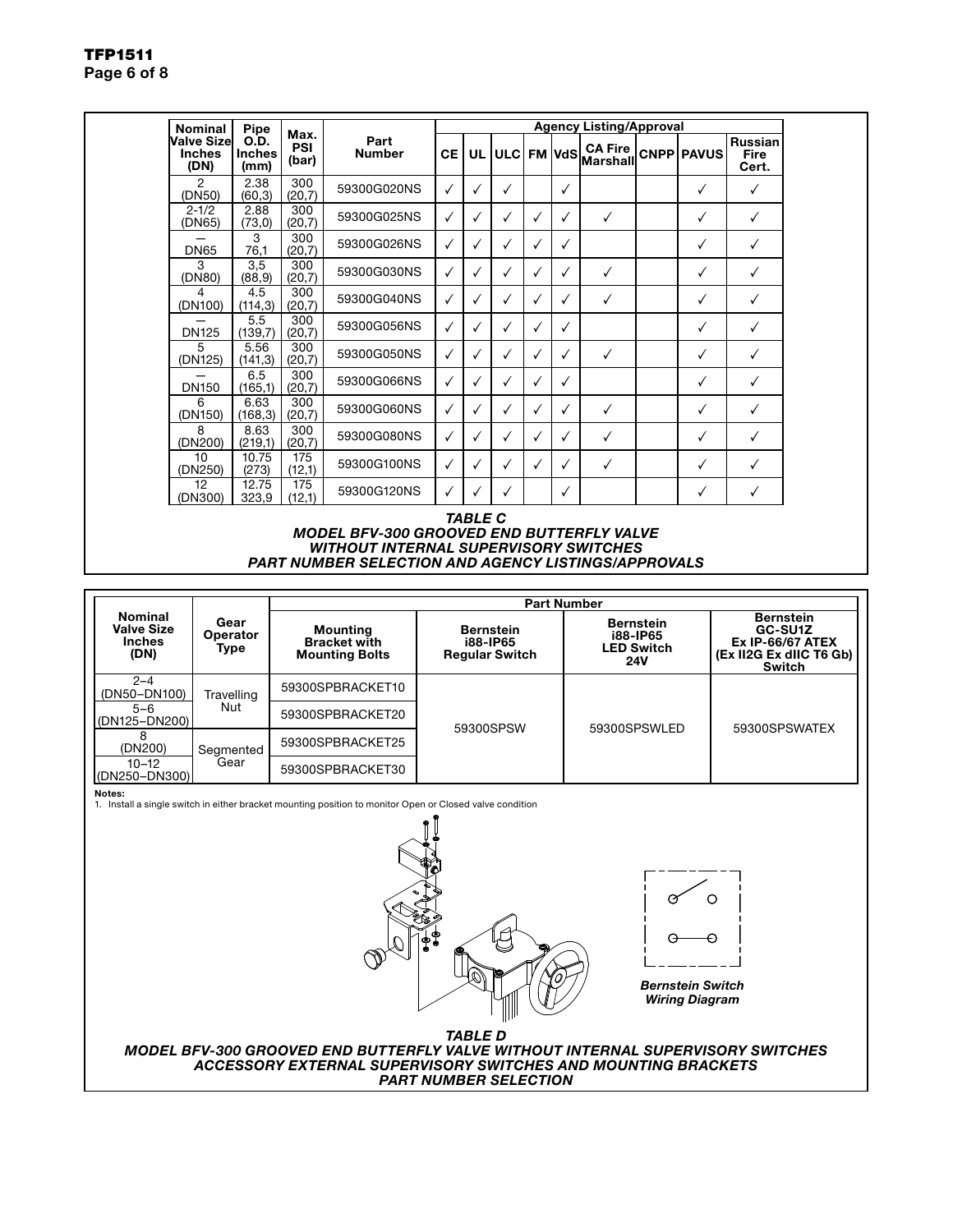# *Installation*

The Model BFV-300/BFV-300C Grooved End Butterfly Valves may be installed with flow in either direction and can be positioned either horizontally or vertically.

The grooved end pipe couplings used with the Model BFV-300/BFV-300C must be listed or approved for fire protection service and installed in accordance with the manufacturers instructions.

The Model BFV-300/BFV-300C Butterfly Valve may be installed with any schedule of pressure class of pipe or tubing that is listed or approved for fire protection.

Conduit and electrical connections are to be made in accordance with the authority having jurisdiction and/ or the National Electrical Code. With reference to Figure 3, the supervisory switch is intended for connection to the supervisory circuit of a fire alarm control panel in accordance with NFPA 72. The auxiliary switch is intended for the unsupervised connection to auxiliary equipment in accordance with NFPA 70, National Electric Code.

*Note: For outdoor applications with internal supervisory switches, it is recommended that wiring connections be made at a temperature above 15°F (-9°C), in order to insure sufficient flexibility of the wire lead insulation.*

| <b>Nominal Valve Size</b>  | <b>Part Number</b>          |                                |  |  |  |  |  |  |
|----------------------------|-----------------------------|--------------------------------|--|--|--|--|--|--|
| <b>Inches</b><br>(DN)      | <b>BFV-300, Red Painted</b> | <b>BFV-300C, Black Painted</b> |  |  |  |  |  |  |
| $2 - 4$<br>(DN50-DN100)    | 59300SPHWHEEL10             | 59300SPHWHEEL10B               |  |  |  |  |  |  |
| $5 - 6$<br>(DN125-DN150)   | 59300SPHWHEEL20             | 59300SPHWHEEL20B               |  |  |  |  |  |  |
| (DN200)                    | 59300SPHWHEEL30             | 59300SPHWHEEL30B               |  |  |  |  |  |  |
| $10 - 12$<br>(DN250-DN300) | 59300SPHWHEEL40             | 59300SPHWHEEL40B               |  |  |  |  |  |  |

*TABLE E BFV-300/BFV-300C GROOVED END BUTTERFLY VALVE REPLACEMENT HANDWHEEL PART NUMBER SELECTION*

| <b>Nominal Valve Size</b><br><b>Inches</b><br>(DN) | <b>Part Number</b> |
|----------------------------------------------------|--------------------|
| $2 - 4$<br>(DN50-DN100)                            | 59300SPFLAG10      |
| $5 - 6$<br>(DN125-DN150)                           | 59300SPFLAG20      |
| $8 - 12$<br>(DN200-DN300)                          | 59300SPFLAG30      |

*TABLE F BFV-300 WAFER STYLE BUTTERFLY VALVE INDICATOR FLAG PART NUMBER SELECTION*

### *Care and Maintenance*

Before closing a fire protection system control valve for maintenance or inspection work on either the valve or fire protection system which it controls, permission to shut down the affected fire protection systems must be obtained from the proper authorities and all personnel who may be affected by this decision must be notified.

The owner is responsible for the inspection, testing, and maintenance of their fire protection system and devices in accordance with the applicable standards of the NATIONAL FIRE PRO-TECTION ASSOCIATION, for example, NFPA 25, in addition to the standards of any authority having jurisdiction. Contact the installing contractor or product manufacturer with any questions. Any impairment must be immediately corrected.

It is recommended that automatic sprinkler systems be inspected, tested, and maintained by a qualified inspection service.

# *Limited Warranty*

For warranty terms and conditions, visit www.tyco-fire.com.